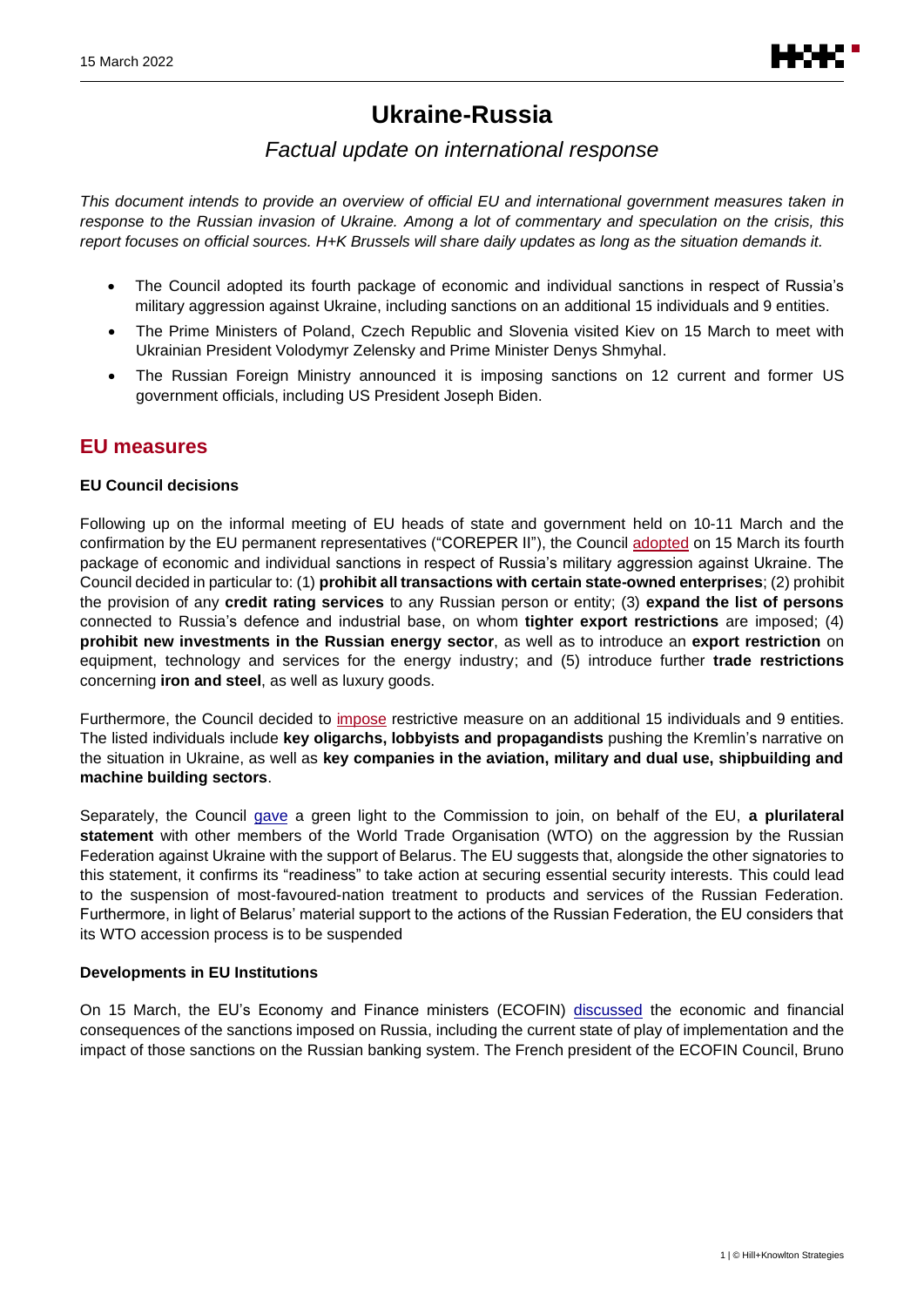Le Maire, declared: "The sanctions make sure that Putin's regime is now starting to pay the price for its military aggression. We stand ready to adopt complementary sanctions whenever necessary."

Today, it was announced that President Joe Biden will attend the NATO summit and a special European Council meeting in Brussels next week.

#### **EU Member States**

**Prime Ministers Mateusz Morawiecki (Poland), Petr Fiala (Czech Republic) and Janez Janša (Slovenia)** travelled to **Kiev** on 15 March to meet directly with Ukrainian President Volodymyr Zelensky and Prime Minister Denys Shmyhal. "The purpose of the visit is to confirm the unequivocal support of the entire EU for the sovereignty and independence of Ukraine and to present a broad package of support for the Ukrainian state and society," according to a [statement](https://www.gov.pl/web/primeminister/prime-ministers-visit-to-kyiv) issued by Prime Minister Morawiecki's office. The statement adds that the three will be visiting as "representatives of the European Council". The visit has been announced to international organisations, including the United Nations.

On 14 March, **German** Chancellor Olaf Scholz, was in Antalya to meet **Turkish** President Recep Tayyip Erdoğan, during which they spoke of bilateral trade but also the key role Turkey plays in security in view of the Ukraine-Russia conflict. [A statement](https://www.tccb.gov.tr/en/news/542/136032/-we-attach-importance-to-working-in-close-cooperation-with-germany-on-regional-matters-) issued by the Turkish Presidency said that "time will tell" if Turkey would continue to procure weapons from Russia and that Turkey has "to maintain our friendship with both Mr. Zelensky and Mr. Putin." The statement went on to say that Turkey has applied sanctions "within the United Nations rules" and that the country has "maintained our support for Ukraine despite Russia." Turkey said it would continue to support humanitarian aid to Ukraine.

A meeting was also held between **Greek Prime Minister Kyriakos Mitsotakis** and **President Erdoğan** on 13 March. They discussed their "special responsibility in the European Security architecture" which they said was "changing with Russia's attack on Ukraine" and agreed to improve ties. Both countries are nominally allies through NATO however there have been tensions over Turkish claims to sovereignty in the East Aegean Sea.

### **International measures**

#### **United States**

On 15 March the US Treasury Department [imposed](https://home.treasury.gov/news/press-releases/jy0654) new sanctions on Belarusian President Alexander Lukashenko, his wife Halina and several other Russians, including Moscow district judge Natalia Mushnikova for hiding Russia's legal liability for the death of Russian human rights activist Sergei Magnitsky. The Treasury Department said the property of the designated individuals will be seized and US citizens will not be allowed to engage in transactions with them. The US says it will continue to impose severe consequences on those who engage in corruption or are connected to human rights violations.

#### **United Kingdom**

On 15 March the UK Department for International Trade [announced](https://www.gov.uk/government/news/uk-announces-new-economic-sanctions-against-russia) a ban on exporting luxury goods to Russia and imposed new tariffs on Russian imports. The targeted goods are worth £900 million and include vodka, fertilizers, steel and aluminium, which will now face an import tariff increase of 35 percent in addition to the current tariffs. The UK finance minister Rishi Sunak said the new sanctions will further isolate the Russian economy from global trade and that these tariffs build on the UK's existing work to starve Russia's access to international finance, sanction Putin's inner circle and exert maximum economic pressure on his regime.

On 15 March the UK's Foreign Secretary Liz Truss **[announced](https://www.gov.uk/government/news/foreign-secretary-announces-historic-round-of-sanctions-15-march-2022)** new sets of sanctions banning 370 wealthy Russians and their family members who have close links with President Putin. Among those are Andrey Melnichenko (who owned major fertiliser producer EuroChem Group and coal company SUEK), Pyotr Aven (an oil investor who built a European business empire with an estimated net worth of \$4.7 billion) and Russia's defence minister Sergei Shoigu. The sanctioned oligarchs have a combined estimated worth of more than £100 billion. Secretary Truss reiterated that the UK will continue increasing pressure on Putin's allies and cut off funding for the Russian war machine.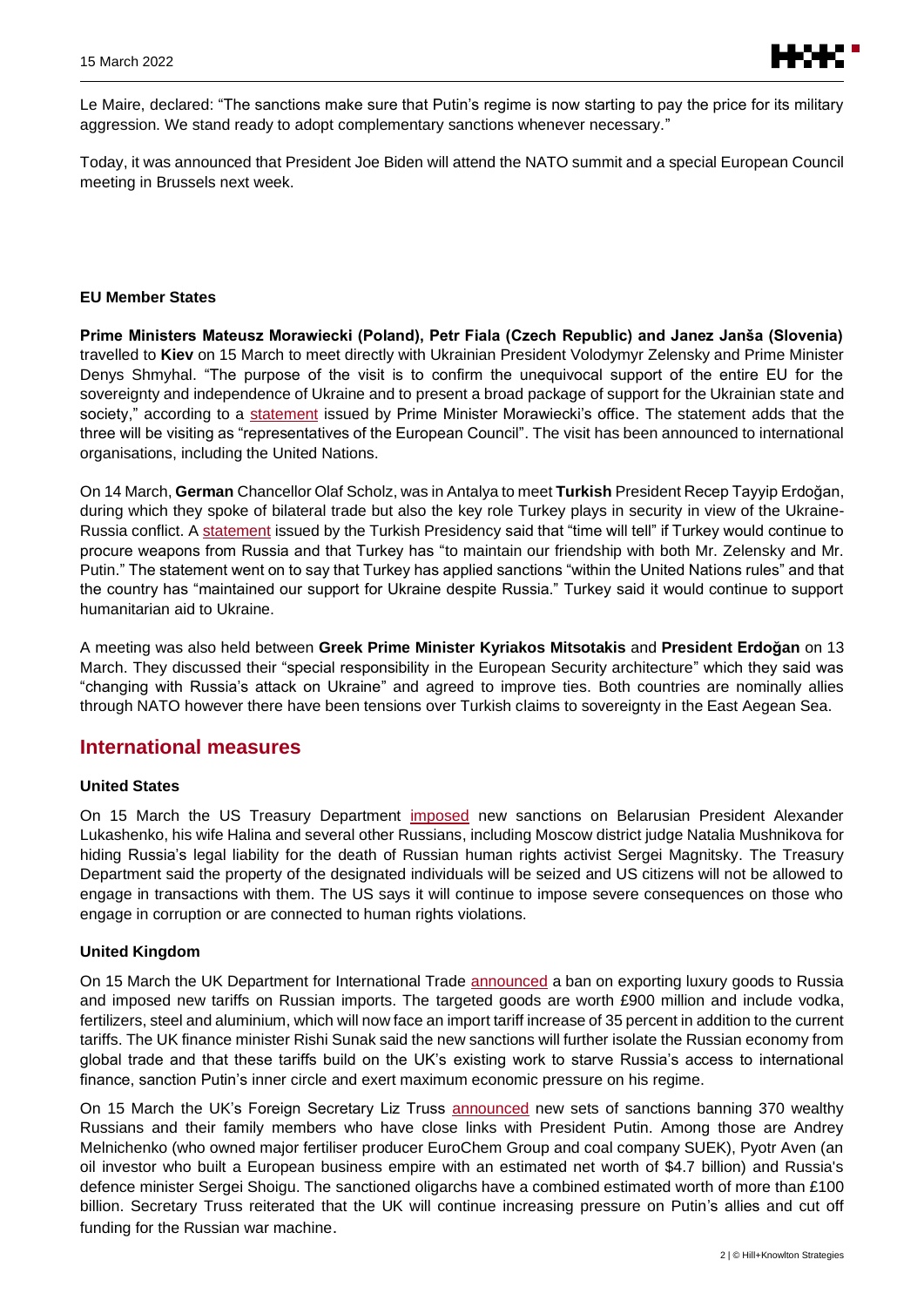

On 13 March, minister Sunak also [called](https://www.gov.uk/government/news/chancellor-calls-on-firms-to-stop-investing-in-russia) on UK firms to stop investing in Russia, as he welcomed the decisions made by some companies, such as the energy firms BP and Shell, along with the investment firms Aviva, M&G and Vanguard, to divest away from Russian assets.

#### **Canada**

On 15 March Canada [announced](https://www.canada.ca/en/global-affairs/news/2022/03/canada-imposes-additional-sanctions-on-enablers-of-president-putins-illegal-invasion-of-ukraine.html) sanctions on [15 Russians](https://www.international.gc.ca/world-monde/international_relations-relations_internationales/sanctions/russia_regulations-reglement_russie10.aspx?lang=eng) in response to their role in Russia's illegal and unjustifiable invasion of Ukraine. Canada says the growing list of sanctions on Russian leadership will build pressure on President Putin to stop the war.

On 13 March in his meeting with Prime Minister Nikol Pashinyan of Armenia, Prime Minister Justin Trudeau strongly [condemned](https://pm.gc.ca/en/news/readouts/2022/03/14/prime-minister-justin-trudeau-speaks-prime-minister-armenia-nikol) the unlawful use of force and aggression by Russia against the territorial integrity, sovereignty, and independence of Ukraine. The leaders discussed the impacts of conflict across the region, including humanitarian and economic disruption and increased security concerns.

#### **China**

On 15 March Chinese foreign minister Wang Yi [said](https://www.fmprc.gov.cn/mfa_eng/zxxx_662805/202203/t20220315_10651843.html#:~:text=On%20March%2014%2C%202022%2C%20State,Olympic%20Winter%20Game%20Beijing%202022.) China opposes all unilateral sanctions with no legal basis, as this goes against international law and harms people in all countries. He further said China is not a party to the Ukraine conflict and does not want to be affected by the sanctions but has the right to protect its legitimate interest.

#### **Japan**

On 15 March Japanese foreign minister Hayashi Yoshimasa said in the [regular press conference](https://www.youtube.com/watch?v=RNFP1UkO2e4) that Russia's aggression infringes upon Ukraine's sovereignty and territorial integrity and is a blatant violation of international law which does not recognise a unilateral attempt to change the status quo by force. Hence it is utterly unacceptable for Japan. Yoshimasa further said that Japan has taken additional economic measures against Russian lawmakers and oligarchs and will take in Ukrainian citizens evacuated to third countries. He also emphasised that Russia is intimidating countries with nuclear weapons, therefore, the Non-Proliferation Treaty needs to be strengthened more than ever before.

# **Russian retaliation measures**

On 15 March, the Russian Foreign Ministry [announced](https://mid.ru/ru/foreign_policy/news/1804365/) it is imposing sanctions on 12 current and former US government officials, including President Joseph Biden, Secretary of State Antony Blinken and Defense Secretary Lloyd Austin. The sanctioned individuals are prohibited from entering the country and any assets they hold there are frozen, the ministry said, but the measures do not hinder high-level contacts if needed. The ministry said it intends to sanction more US officials, military leaders, lawmakers and media who are critical of the country.

# **Upcoming meetings**

**16 March** – NATO (announcement on 4 March press conference can be found [here\)](https://www.nato.int/cps/en/natohq/opinions_192739.htm)

- Extraordinary meeting with the Ministers of Defence from every NATO member state.
	- o Kick-off (15:00 local time, Brussels)
	- o End of meeting (TBC)
	- o This meeting will be livestreamed here
- **17 March** European Parliament (agenda can be found [here\)](https://www.europarl.europa.eu/meetdocs/2014_2019/plmrep/COMMITTEES/AGRI/OJ/2022/03-16/1251507EN.pdf)
	- Parliamentary Committee on Agriculture and Rural Development will have an exchange of views with Commissioner Wojciechowski about the current situation on the EU agricultural markets following Russia's invasion of Ukraine.
		- o Kick-off (9:00 local time, Brussels)
		- o End of meeting (12:00 local time, Brussels)
		- o This meeting will be livestreamed [here](https://multimedia.europarl.europa.eu/en/webstreaming?d=20220317&lv=COMMITTEES)
- **17 March** European Parliament (agenda can be found [here\)](https://emeeting.europarl.europa.eu/emeeting/committee/en/agenda/202203/EMPL?meeting=CJ21-2022-0317_1&session=03-17-09-00)